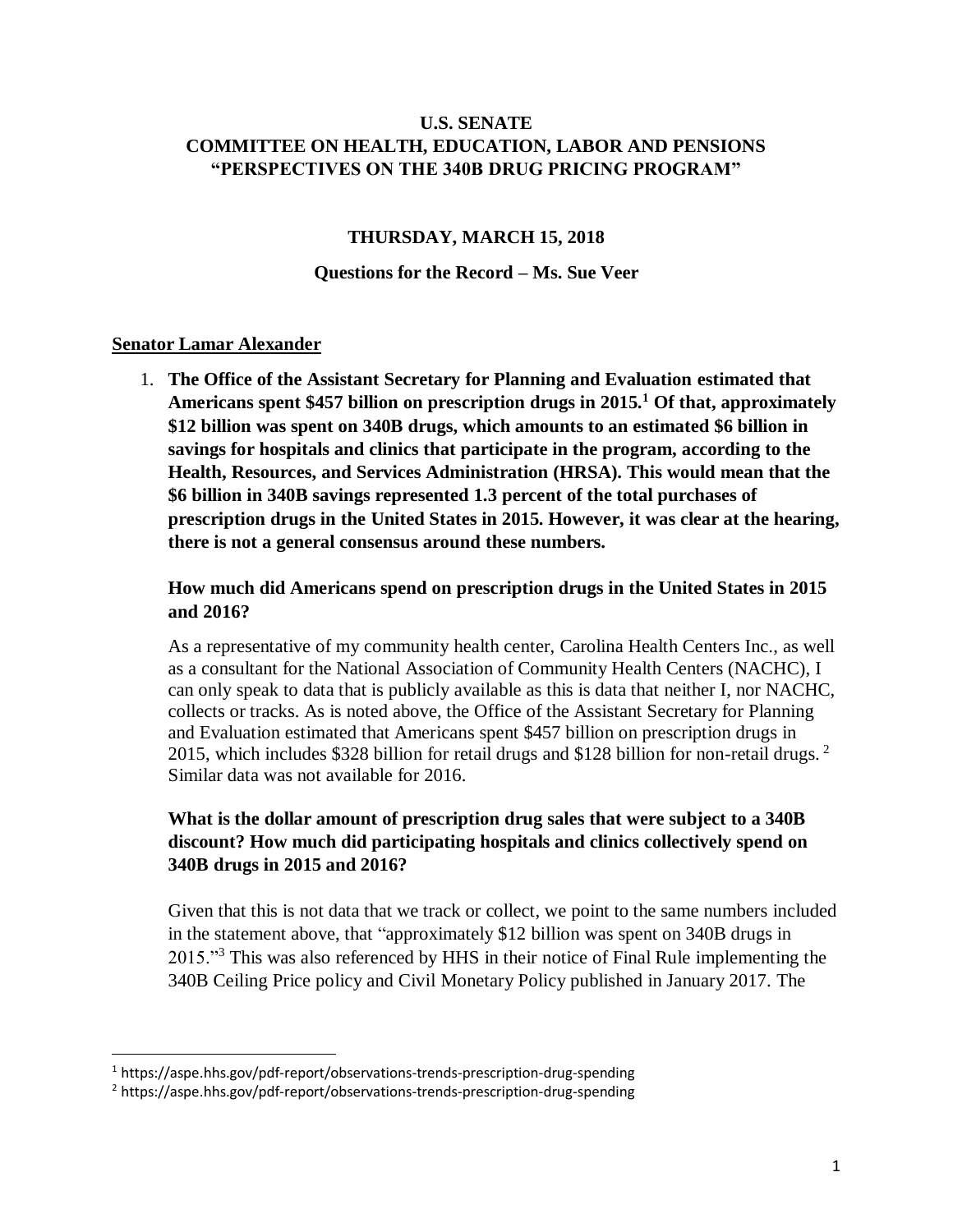FY19 HRSA Budget Justification notes that "In 2016, total sales in the 340B program were approximately \$16 billion."<sup>4</sup>

# **What is the average discount received on a 340B drug relative to the price of a drug with no discount?**

I don't think we, as covered entities, are in a position to know the average discount, because there are very diverse purchasing options in the non-340B market. The actual price being paid through non-340B channels is subject to variables such as volume discounts, premium points, rebates, and GPOs; consequently, there is no single definitive data point to which the 340B ceiling price may be compared. The 340B discount can also change dramatically from one quarter to the other if, for example, the manufacturer has raised the price of the drug faster than the rate of inflation and an inflationary penalty is applied<sup>5</sup>.

I do, however, strongly believe that the \$6 billion in discounts quoted in the first part of your question significantly overstates the actual discounts realized by hospitals, health centers, and other eligible clinics. In its 340B ceiling prices and manufacturer civil monetary penalties rulemaking, using \$12B in 340B drug sales in 2015, HRSA stated that "assuming covered entities pay 25 to 50 percent less than non-340B price, HHS calculated the estimated total savings in CY 2015 to be approximately \$6 billion." Obviously, the total discounts realized for all 340B drugs purchased depends on the volume of drugs acquired at a price point/discount level. However, applying the same estimate that HHS used (discounts between 25% and 50%) the actual discount (for 2015) would be more than \$3 billion (25% of \$12B) but likely much less than \$6 billion (50% of \$12B).

2. **There is agreement that the 340B program serves a valuable role such as by helping low-income patients afford their health care, among other examples. However, there is confusion about the program's purpose and requirements because Congress did not make the program's purpose clear.** 

# **What do you believe is the purpose of the 340B program?**

I believe the purpose of the 340B program is to help ensure that the nation has a viable and effective health care safety net. The 340B Program contributes to the effectiveness and viability of that safety net in a number of critical and dynamic ways.

As both my written and oral testimony to the Committee emphasized, access to affordable prescription medication is one of the primary drivers of improved individual

 $\overline{a}$ 

<sup>4</sup> https://www.hrsa.gov/sites/default/files/hrsa/about/budget/budget-justification-fy2019.pdf

<sup>5</sup> See 42 U.S. C.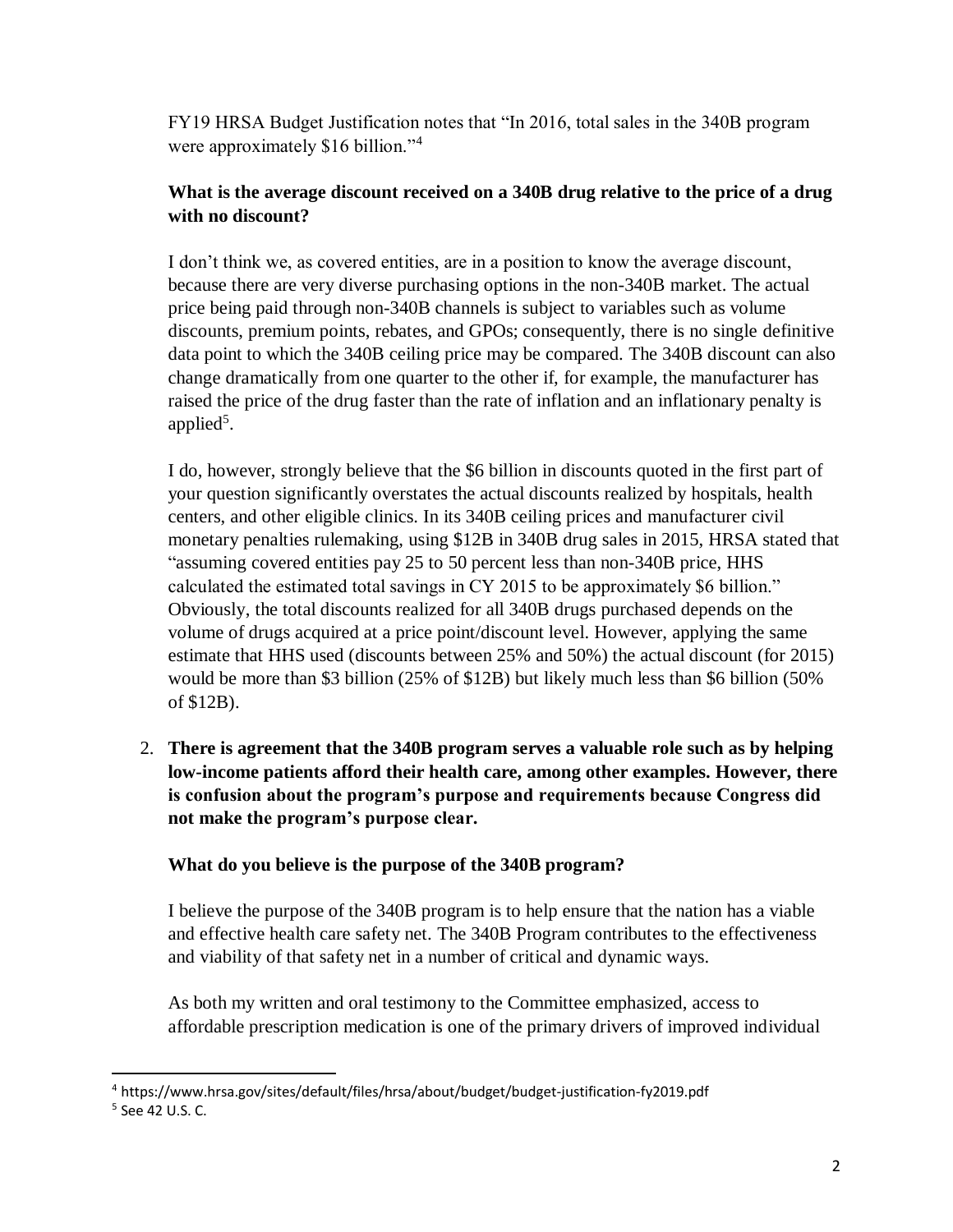and population health. The 340B program plays a significant role in ensuring access to affordable medication, thereby increasing the effectiveness of the care provided by safety net providers such as Carolina Health Centers and all the other community health centers in the country, which provide all services – including pharmacy services – to lowincome, uninsured and underinsured individuals on the basis of an income-based sliding fee. This directly improves health outcomes for individual patients and contributes to cost-effectiveness throughout the health care delivery system through improvements in population health and reduced use of other, more costly settings of care.

I believe Congress was clear in its intentions for the 340B Program when it enacted the statute in 1992. It is important to remember that the genesis of the 340B program was manufacturers reducing voluntary discounts to safety-net providers (who became covered entities) in the wake of the Medicaid drug rebate statute. These safety-net providers relied heavily on federal financial assistance, as well as other sources of community support, and the loss of those voluntary discounts posed a real threat to their viability. Consequently, as stated in the House Report that accompanied the Veterans Health Care Act of 1992, which created the 340B program, the 340B program was intended to "enable [covered] entities to stretch scarce Federal resources as far as possible, reaching more eligible patients and providing more comprehensive services."

As I note above, the 340B program allows health centers to provide patients with access to affordable pharmaceuticals; however, consistent with the stated intent of the statute, the program also enables health centers to use the savings that we would otherwise spend on more expensive drugs to provide more comprehensive services, leading to improved patient health outcomes, and ultimately, driving improved cost-effectiveness across the health care delivery system. The following examples of how those savings are used at my health center clearly demonstrate how the 340B Program has a positive impact on the viability of the safety net:

- Delivery of prescriptions to health center patients in outlying rural areas with little or no access to pharmacy services;
- Care management, care coordination, and medication reconciliation services;
- Oral health services (including preventive care) for low-income, uninsured, and sliding-fee eligible adults;
- Behavioral health counseling services for low-income, uninsured, and underinsured health center patients whose mental health/behavioral health symptoms do not reach the level of severity required for eligibility in the state's community mental health system;
- Continued provision of essential primary health care in communities with a disproportionate number of uninsured/underinsured patients, and/or high need for social support services resulting in uncompensated care for which the health center federal grant is not sufficient; and
- Otherwise uncompensated care such as bad debt and  $3<sup>rd</sup>$  party denied services.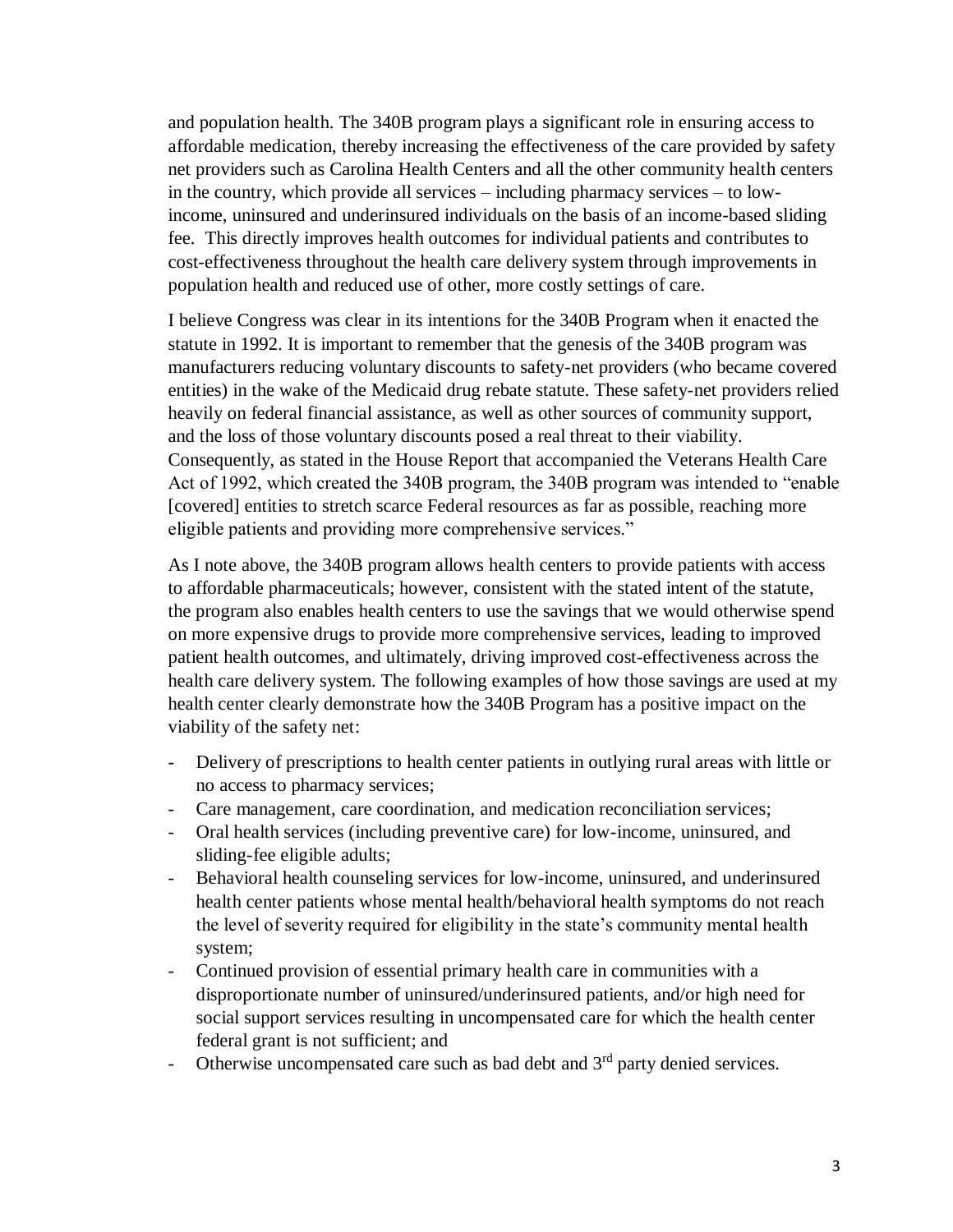Without the 340B program, the scope of service provided at health centers like Carolina Health Centers would be compromised, which in turn, would compromise the strength of the nation's health care safety net.

## **Do you currently track how you spend money generated through participation in the 340B program?**

Yes, all revenue generated by our health center, including that which is generated by our pharmacy services and our 340B discounts, is projected, tracked, and reported to our community-based, patient majority Board of Directors through our planning, budgeting, and financial reporting system. While this is not a line item transfer of funds in the accounting system, we are able to determine what the net margin is for each service or service delivery and determine what otherwise unfunded patient and community services are covered by that margin.

# **What percentage of your 340B savings goes directly towards lowering the cost of prescription drugs for patients? If 340B savings are not being used for this purpose, how are you using these savings?**

The breakdown of percentage of savings allocated towards offsetting the cost of drugs and providing health center services varies from health center to health center according to community need, patient mix, income levels, and variations in prices of drugs. What is clear is that all of the savings are going to both lowering the cost of prescription drugs dispensed to uninsured and underinsured low-income patients and providing more comprehensive primary and preventive care services for all patients.

As I referenced in both my written and oral testimony, HRSA requires all health centers to reinvest all program income generated from all sources into activities that promote the non-profit mission and HRSA approved scope of project for the health center. My response to the first part of Question # 2 outlines some of the appropriate use of savings at my health center and I would be happy to compile examples from other health centers I have worked with across the country if that information would be useful.

# **Should there be requirements for how hospitals and clinics participating in the 340B program can use savings generated from the program?**

Health centers already are subject to such requirements. In Section  $330(e)(5)(D)$  of the Public Health Service Act, health centers are required to reinvest all 340B savings into activities that are approved under their HRSA/ Bureau of Primary Health Care (BPHC) Scope of Project or that otherwise promote the purposes of the approved project and advance their charitable mission. Further, health centers are subject to detailed and intense oversight as conducted by HRSA/BPHC, and are required to report detailed information on their operations to HRSA/BPHC.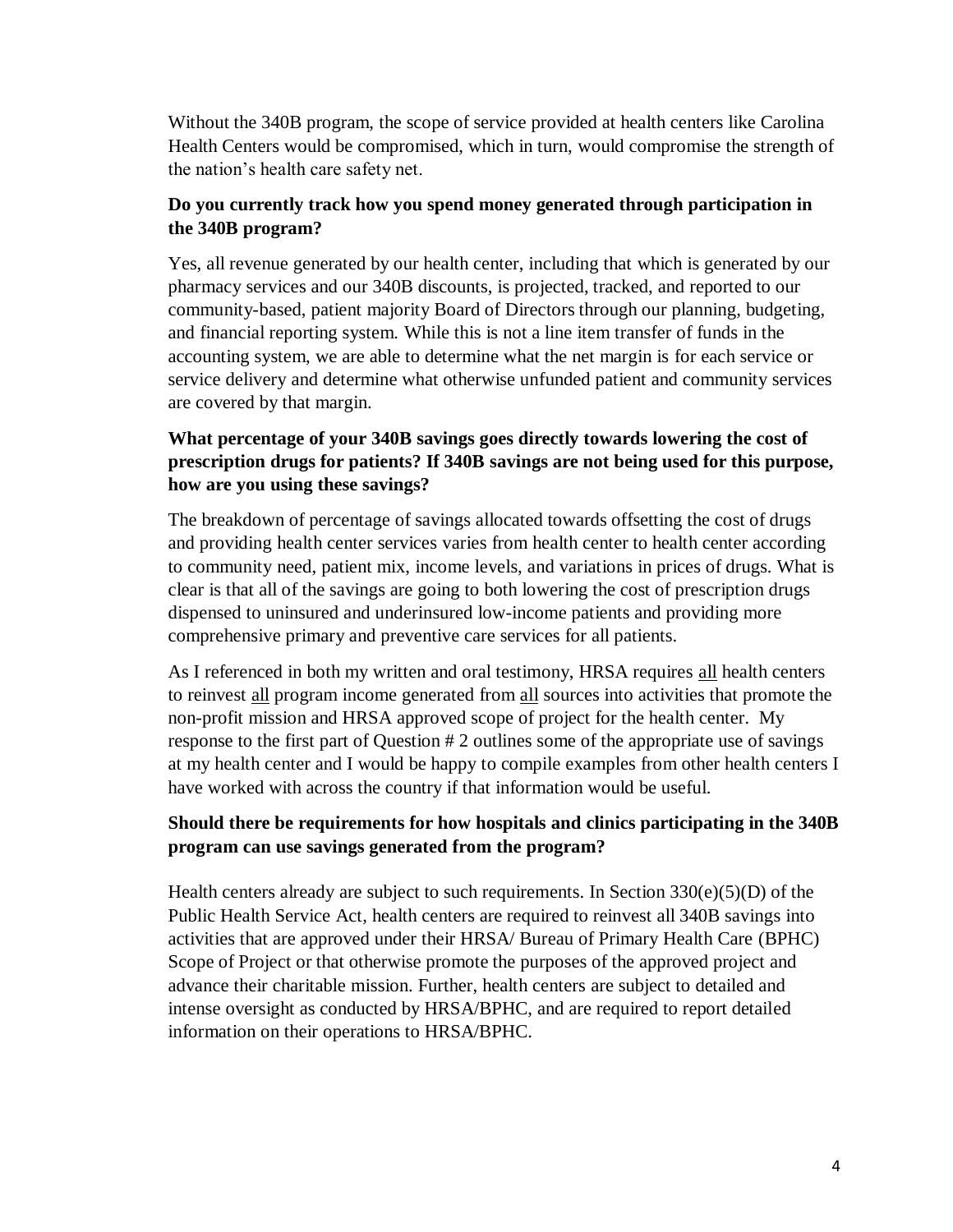### **Senator Bill Cassidy**

### **1. How many of your members have joint ventures with for-profit care facilities?**

To clarify, my employer – Carolina Health Centers, Inc. is a sole non-profit community health center corporation and does not have members. However, in my work as a consultant for NACHC, which has afforded me a great deal of interaction with their members, I would say that it is not typical for health centers to enter into joint ventures.

Based on an understanding of joint ventures as characterized by shared ownership and shared governance, among other things, the requirements of health centers to be governed by a patient majority board and to grow/expand based on a community need, do not necessarily align with the joint venture model. While health centers often contract with other providers and resources, this is based on meeting an identified community need. Further, due to requirements under Section 330 of the Public Health Service Act, federal fraud and abuse laws (e.g. Stark and anti-kickback), and federal tax exemption rules, these contracts typically are based on compensation at fair market value for services rendered and not on the division of revenue as is customary in a joint venture model.

### **Senator Patty Murray**

1. **Spending on 340B drugs has increased over the past few years, but such spending still represents a small fraction of drug sales. Between 2012 and 2015, the U.S. drug market grew from about \$318 billion to \$425 billion. Meanwhile, the 340B market grew by about \$5 billion – increasing its share of the total drug market by less than 1 percent.** 

### **How has the 340B program helped your entities offset the rising cost of prescription drugs and continue providing comprehensive services needed by patients?**

As I note above, the 340B program allows health centers to provide patients with access to affordable pharmaceuticals and consistent with the stated intent of the statute, the program enables health centers to use the savings that we would otherwise spend on more expensive drugs to provide more comprehensive services. The following examples of how those savings are used at my health center clearly demonstrate how the 340B Program has a positive impact on the viability of the safety net:

- Delivery of prescriptions to health center patients in outlying rural areas with little or no access to pharmacy services;
- Care management, care coordination, and medication reconciliation services;
- Oral health services (including preventive care) for low-income, uninsured, and sliding-fee eligible adults;
- Behavioral health counseling services for low-income, uninsured, and underinsured health center patients whose mental health/behavioral health symptoms do not reach the level of severity required for eligibility in the state's community mental health system;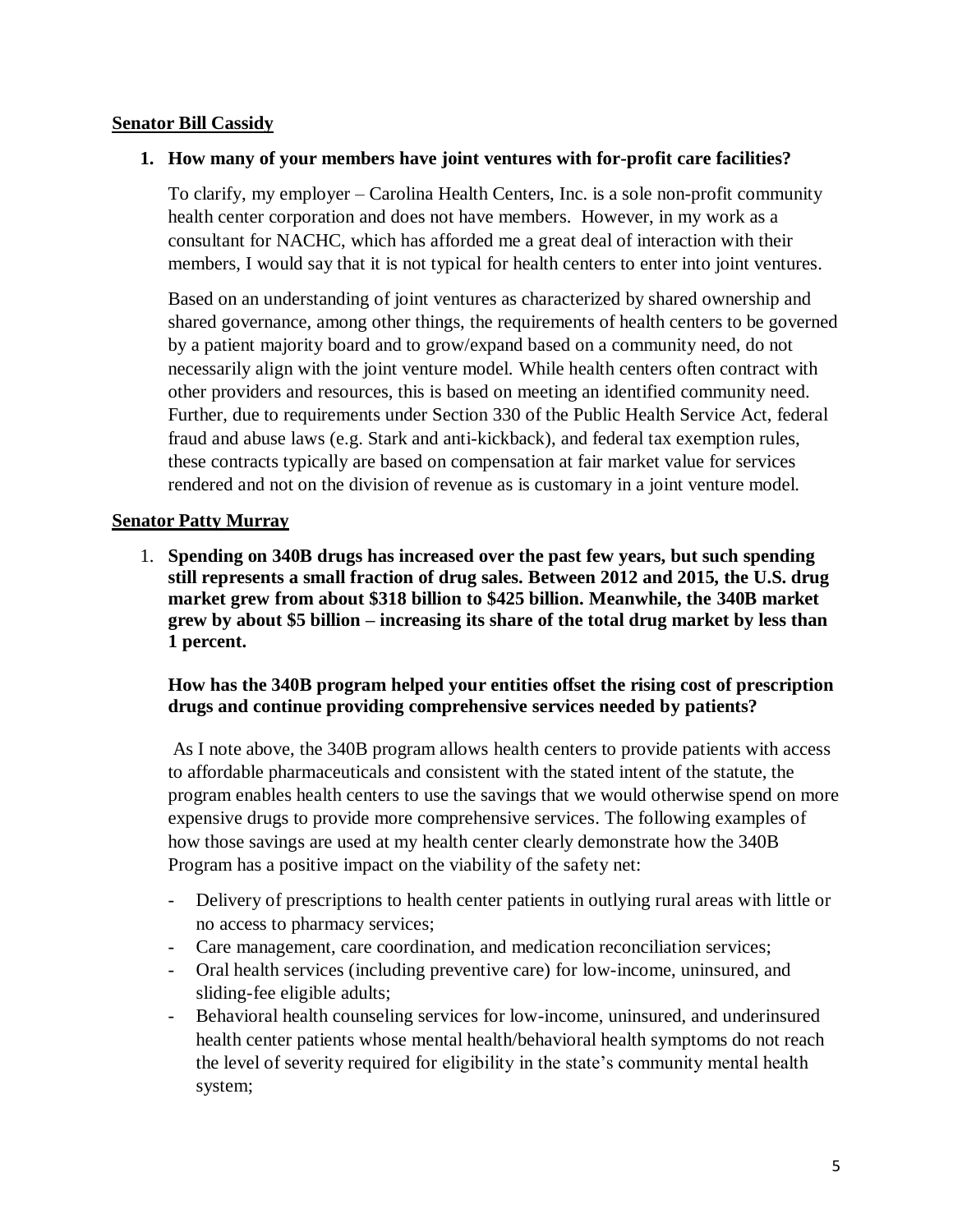- Continued provision of essential primary health care in communities with a disproportionate number of uninsured/underinsured patients, and/or high need for social support services resulting in uncompensated care for which the health center federal grant is not sufficient; and
- Otherwise uncompensated care such as bad debt and  $3<sup>rd</sup>$  party denied services.

Without the 340B program, the scope of service provided at health centers like Carolina Health Centers would be compromised, which in turn, would compromise the strength of the nation's health care safety net.

Based on my experience and observations, participation in the 340B program has the effect of offsetting the rising cost of prescription drugs in two ways. First, for our health center and many others I have consulted with, education about and participation in the 340B program has created a culture of cost-consciousness that significantly impacts prescribing patterns. By that I mean our provider team works very hard to ensure that patients have access to the most affordable effective treatment. Secondly, by ensuring that patients have access to affordable medication, we are able to more effectively manage their chronic disease and reduce the need for additional, and likely more expensive medication, thereby positively impacting the cost curve as it relates to the cost of prescription medication

**The expansion of contract pharmacies over the past few years has caught the attention of many stakeholders. In fact, 60 percent of rural hospitals rely on contract pharmacies for more than half of their overall 340B benefit. There are many rural health settings within my home state of Washington that participate in 340B.** 

### **What role do contract pharmacies play in 340B, including to improve the continuity of care and drug adherence for eligible patients in rural communities?**

As I noted in my testimony, while most health centers likely would prefer to implement the 340B program using an in-house pharmacy, operating an in-house pharmacy can be daunting and sometimes presents insurmountable barriers. Health centers might lack space, technology, ability to recruit professional staff and availability of operating capital to sustain the in-house pharmacy operation. Further, providing access to medications outside of clinic hours may present an additional drain on limited health center resources.

The flexibility to contract with more than one pharmacy improves health centers' ability to provide for their patients and ensure access to affordable medications. Even health centers with in-house pharmacies often find contract pharmacies to be useful tools to expand patient access, as patients have more pharmacies to choose from, including those that are closer to their home or work, and that have longer hours than an in-house pharmacy can provide.